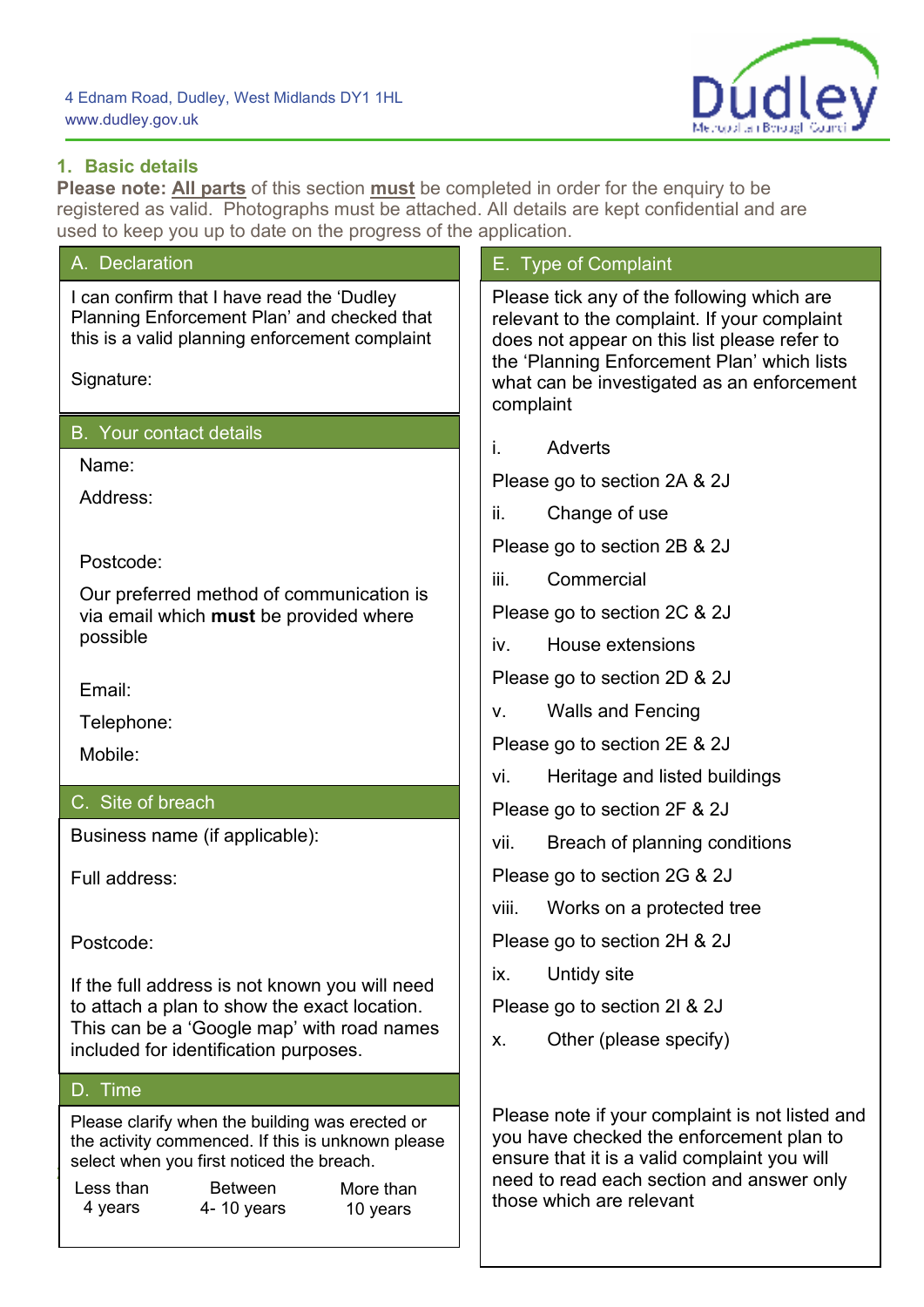Please only answer questions in this section as directed to in section 1E.

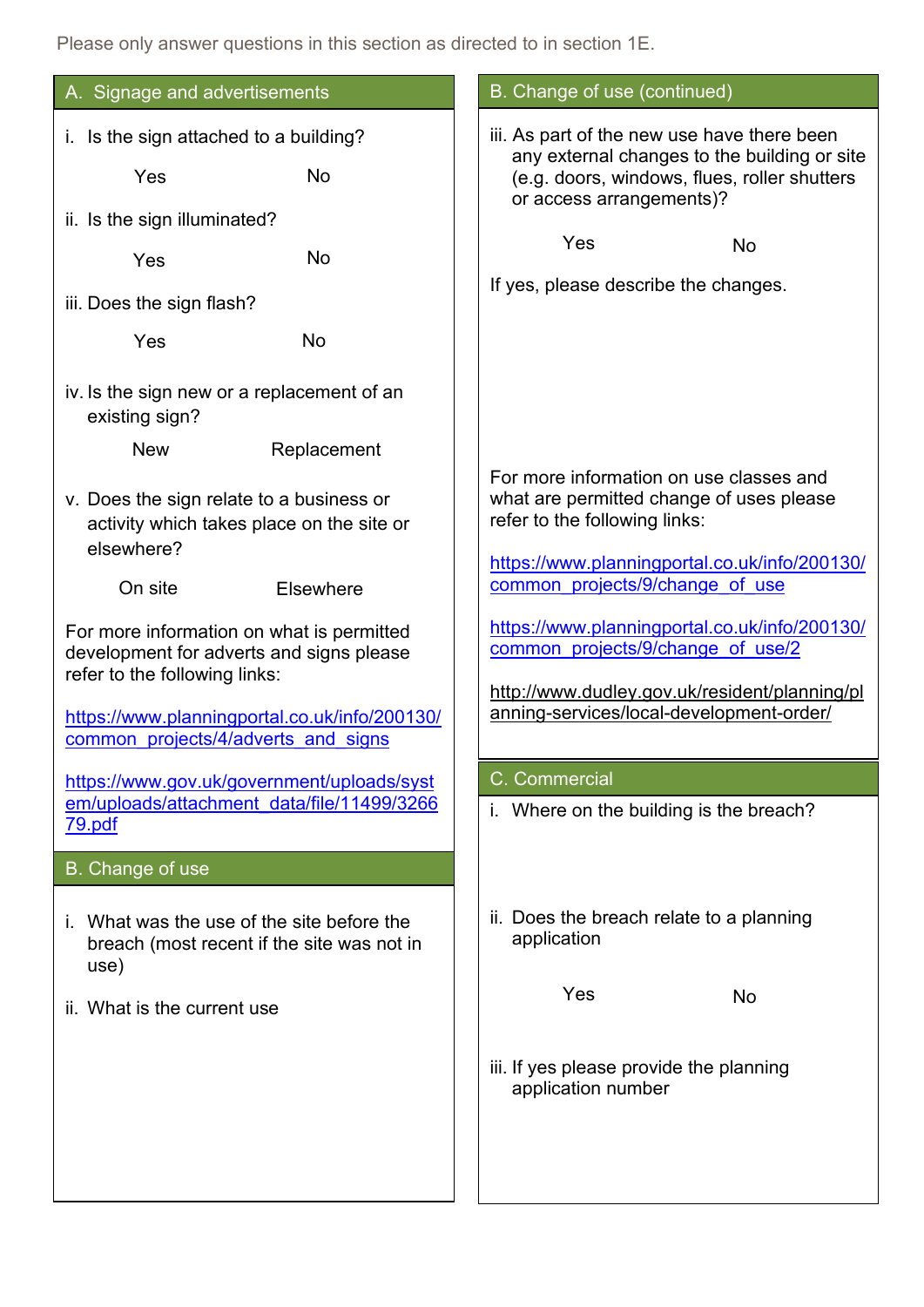| <b>D. House Extentions</b>                                                                                              | E. Walls and Fencing (continued)                                                                                                                                                                                                        |  |
|-------------------------------------------------------------------------------------------------------------------------|-----------------------------------------------------------------------------------------------------------------------------------------------------------------------------------------------------------------------------------------|--|
| i. Is the development attached to the main<br>dwelling (e.g. extension) or detached (e.g.<br>outbuilding)?              | For more information on what is permitted<br>development for walls and fencing please<br>see the following link:                                                                                                                        |  |
| Attached<br>Detached                                                                                                    | https://www.planningportal.co.uk/info/200130/<br>common projects/20/fences gates and gar<br>den walls                                                                                                                                   |  |
| ii. Where is the development in relation to the<br>main dwelling?                                                       | F. Heritage Sites                                                                                                                                                                                                                       |  |
| Front<br>Garden<br><b>Back</b><br>Side                                                                                  | i. What development has taken place on the<br>site?                                                                                                                                                                                     |  |
| iii. What type of property is the dwelling?                                                                             | ii. What heritage status does the building or<br>site have (please note this question must<br>be answered to validate the application)                                                                                                  |  |
| Detached<br>Semi-<br>Flat<br>Terrace<br>detached                                                                        |                                                                                                                                                                                                                                         |  |
| iv.<br>In the case of single storey rear<br>extensions, how far does the                                                |                                                                                                                                                                                                                                         |  |
| extension project:                                                                                                      | For more information on heritage sites and to<br>find out the heritage status please see the                                                                                                                                            |  |
| More than 3m<br>More than 4m                                                                                            | following links:                                                                                                                                                                                                                        |  |
| For more information on what is permitted<br>development for householder development<br>please see the following links: | http://www.dudley.gov.uk/resident/planning/hi<br>storic-environment/                                                                                                                                                                    |  |
| https://www.planningportal.co.uk/info/200130/<br>common projects/17/extensions                                          | http://www.dudley.gov.uk/resident/planning/pl<br>anning-policy/local-plan/devstrat/                                                                                                                                                     |  |
| https://www.planningportal.co.uk/info/200130/                                                                           | G. Breach of Planning conditions                                                                                                                                                                                                        |  |
| common projects/43/outbuildings                                                                                         | (please note answers to both of these are<br>required in order to validate the application).                                                                                                                                            |  |
| https://www.planningportal.co.uk/info/200130/<br>common projects/36/loft conversion                                     |                                                                                                                                                                                                                                         |  |
| E. Walls and Fencing                                                                                                    | i. Please provide the reference number for<br>the planning permission the breach is in<br>relation to                                                                                                                                   |  |
| i. How tall is the wall/fencing?                                                                                        |                                                                                                                                                                                                                                         |  |
| metres<br>ii. What is the wall/fencing made out of?                                                                     | ii. Please provide the number(s) of the<br>condition(s) being breached                                                                                                                                                                  |  |
| iii. How far is the wall/fencing from the<br>nearest highway and/or pavement?                                           | You can search for a planning application<br>reference number via the following link. You<br>will find the decision notice in the documents<br>section which will show the conditions.<br>http://www.dudley.gov.uk/resident/planning/pl |  |
| Less than 2m<br>More than 2m                                                                                            |                                                                                                                                                                                                                                         |  |
| iv. Is the wall/fencing new or a replacement?                                                                           | anning-services/search-for-a-planning-<br>application/                                                                                                                                                                                  |  |
| <b>New</b><br>Replacement                                                                                               |                                                                                                                                                                                                                                         |  |